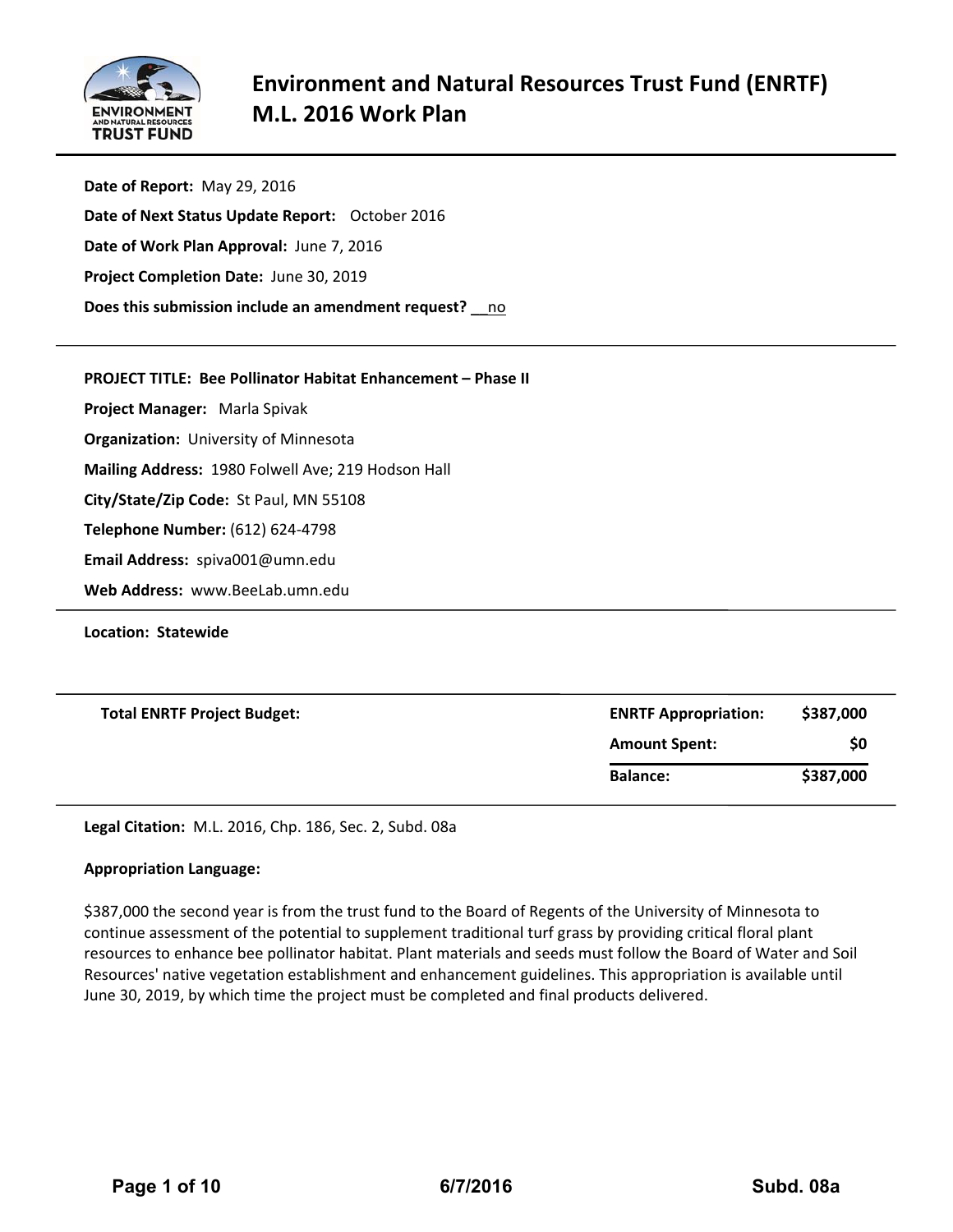#### **I. PROJECT TITLE: Bee Pollinator Habitat Enhancement ‐ Phase 2**

#### **II. PROJECT STATEMENT:**

**Why:** We received funding in 2013 to develop an innovative way of helping pollinators by florally enhancing turf areas that are not heavily used for human recreation. We identified some promising native floral species that withstand mowing pressure and continue to flower when seeded into lawn areas. The native flowers include: self‐heal (*Prunella vulgaris* var. *lanceolata*), ground plum (*Astragalus crassicarpus*), calico aster (*Symphyotrichum lateriflorum*), and lanceleaf coreopsis (*Coreopsis lanceolata*). Seeds for these plants are available locally from native seed vendors except *Prunella vulgaris* var. *lanceolata*. We consulted with Dan Shaw at the Board of Water and Soil Resources (BWSR) about the use of this ecotype*,* any potential problems or risks with it use, and where we could obtain local seed (see attached letter from BWSR). Dan Shaw contacted local native plant nurseries (Prairie Moon, Shooting Star Native Seeds, Prairie Meadows, Prairie Restorations, Minnesota Native Landscapes) and none of them sell the local ecotype. Several of the nurseries said they will begin collecting seed and welcome the opportunity to harvest and market this ecotype to fulfill the large public demand for flowering lawns in Minnesota (see Activity 1 for more information). Thus, we are working with native seed growers and BWSR to develop local seed sources for this plant, and to increase availability of seed for the other species for future studies and for use by the public. As native species take several years to establish, we are requesting Phase 2 funding to test new native flowering species, and to verify that the flowering lawn options we have developed enhance bee visitation while maintaining the function and aesthetics of mowed and manicured turf. While we will continue to showcase the bee lawns in public demonstration areas, it also is important to understand citizen's concerns about pollinators and flowering lawns as well as their ideas for how these lawns could be used to benefit their families, businesses, and communities. In this way, public land managers can be informed about the most effective and efficient ways to implement flowering lawns.

**Goal:** Our goal is to provide a concrete way to support the nutritional needs of all bees. Bee pollinators, including honey bees and some of the 400 species of bees native to Minnesota, are in decline due to a scarcity of bee‐friendly flowers leading to nutritional deficiencies, chronic exposure to pesticides, and debilitating diseases and parasites (Spivak et al., 2011). Minnesota is leading the nation in legislative initiatives to help pollinators, and as a result, public awareness about the plight of pollinators is at an all time high. People are hungry for action‐steps they can take to help.

**Outcomes:** The addition of native flowers into turf will provide nutritional resources for pollinators, and will reduce intensive inputs of water, fertilizers and pesticides. Flowering lawns could provide a natural buffer to water resources in areas where low-growing, more manicured looking lawns are preferred. Flowering lawns would beautify Minnesota, protect our natural resources, and help achieve important state and federal pollinator protection initiatives.

**How:** We propose 2 activities: 1) Quantify bee abundance and diversity, and floral blooms on lawns in four Minneapolis parks enhanced with native flowers compared to existing lawns in four paired parks containing only white clover; 2) Continue outreach activities through public demonstration plots, and evaluate key concerns and new ideas public and private landowners and landscape maintenance personnel have about using flowering lawns. Due to their location, our research plots also will serve as demonstration plots for public viewing. In this way, we combine research and outreach in a transparent and effective way.

#### **III. OVERALL PROJECT STATUS UPDATES:**

**Project Status as of** October 2016: **Project Status as of** April 2017**: Project Status as of** October 2017**: Project Status as of** April 2018: **Project Status as of** October 2018: **Project Status as of** April 2019: **Overall Project Outcomes and Results:**

#### **IV. PROJECT ACTIVITIES AND OUTCOMES:**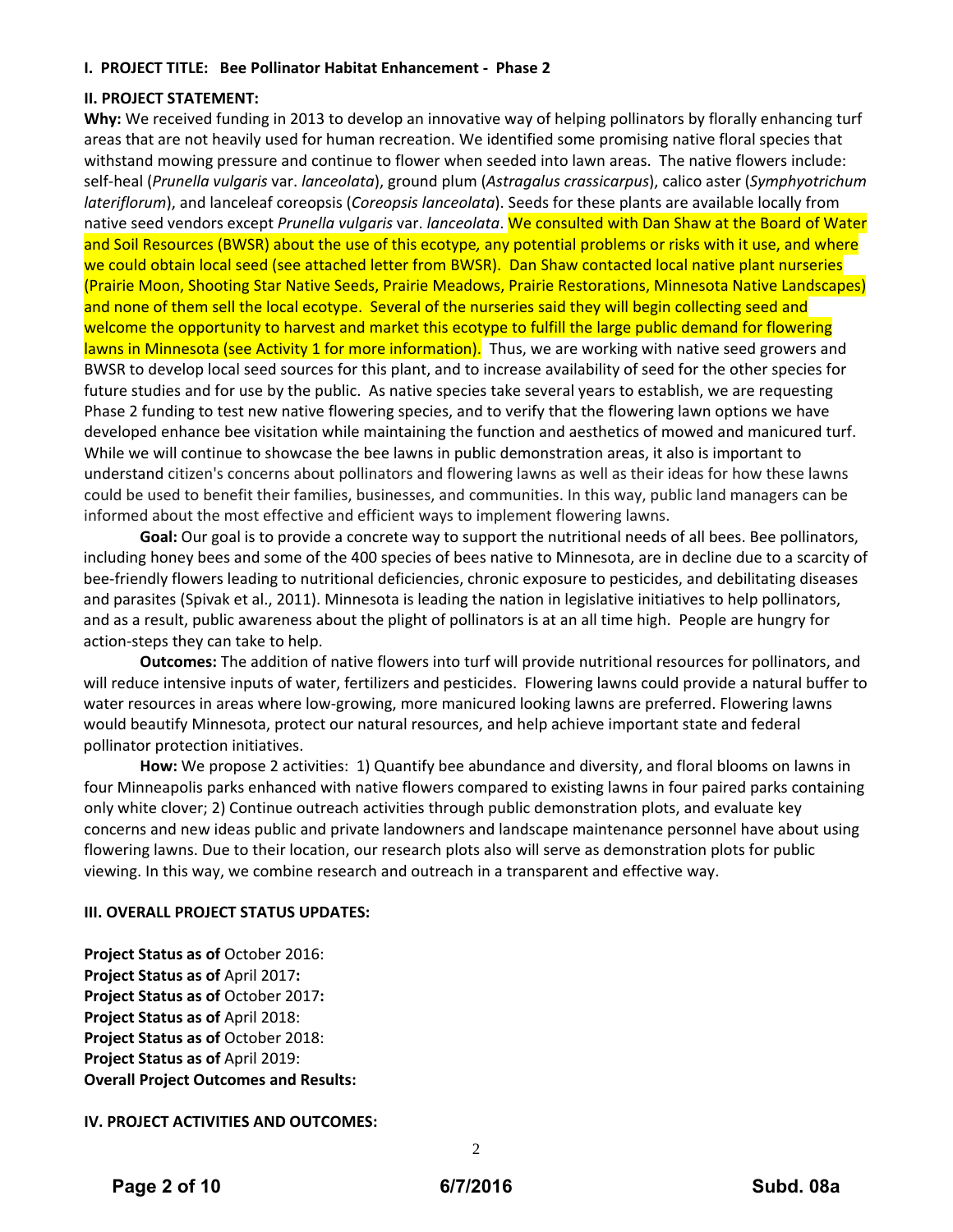#### **ACTIVITY 1: Floral enhancement of urban lawns and pollinator community response Description:**

In Phase 1 of this project, we found that *Festuca brevilipa* (hard fescue) and *Poa pratensis* (Kentucky bluegrass) allow a significantly higher establishment of flowering plants compared to other grass species. For established turf lawns that are well managed (highly fertilized and controlled for broadleaf weeds), we found the best way to establish native flowers was to seed them after scalping (mowing to a very low height of cut) of the lawn. In established turf that is not well managed, no scalping was needed; the native flowers established after direct seeding. *Prunella vulgaris* (self‐heal) establishes particularly well in moist fertile sites even after regular mowing to 3.5 inches. The native forb *Astragulus crassicarpus* (ground plum) establishes better in sandy soils and low fertility sites after mowing. Among other native plants we tested —*Menthe arvensis, Coreopsis lanceolate, Monarda punctate, Astragalus canadensis,* and *Symphyotrichum lateriflorum*— two species, *Symphyotrichum lateriflorum* and *Coreopsis lanceolate,* seem to withstand mowing and hold the most promise for our future trials in Phase 2.

While we will continue testing the establishment of these and additional native flowering species in lawns, it is important to verify that the flowering turf options we are developing actually enhance bee visitation while maintaining the function and aesthetics of mowed and manicured turf. To measure the effectiveness of flowering lawns to provide floral nutritional resources for bees, we will compare bee visitation on lawns enhanced with native floral species to bee visitation of lawns containing only white clover, *Trifolium repens*. In collaboration with the Minneapolis Park and Recreation Board we have identified 8 parks in the city of Minneapolis for our bee visitation trials (these park lawns are primarily comprised of Kentucky bluegrass). In 4 of the 8 parks, we will enhance one large turf area (approximately 400  $m<sup>2</sup>$  in each park) with a mixture of native flowers. In the other 4 parks, chosen by proximity and similarity in type of public use, same size plots will be delineated that already contain white clover (but no other flowering species). We will pair these parks based on proximity to allow comparisons between parks with and without enhanced floral resources. The paired parks we are considering include:

- 1. Audubon and Windom (northeast Minneapolis)
- 2. Willard and Hall (north Minneapolis)
- 3. Kenwood and Painter, (southwest Minneapolis)
- 4. Matthews and Longfellow (south Minneapolis)

We will establish native flower mixture lawns using methods developed based on our work in Phase 1 of this overall project. The native flowering plants will be established from seed acquired through partnerships with local seed producers, facilitated and approved by BWSR. Local ecotype seeds from ground plum (*Astragalus crassicarpus*), calico aster (*Symphyotrichum lateriflorum*), and lanceleaf coreopsis (*Coreopsis lanceolata*) are available from local native seed nurseries. Seed from self‐heal (*Prunella vulgaris* var. *lanceolata*) is not available locally, but seed producers (e.g., Prairie Moon, Prairie Restorations Inc., Minnesota Native Landscapes) have agreed to harvest some, to be available in 2017. As we plan to begin seeding our small experimental plots in August 2016, Dan Shaw from BWSR, has attached a letter that states:

"It is my recommendation to use the seed source from Oregon in this case, as the species is relatively common across the United States, the study plots are relatively small (around 650 square feet), located in a metropolitan area, and precautions can be put in place to minimize genetic risks to local populations of the species. Results from this study will also help initiate production of local seed sources. If the Oregon source is *approved the following precautions should be used to protect local populations* 

*‐Planting locations should be a maximum of ¼ miles from known "local" populations. ‐Seed heads should be removed each fall followed by disposal of the seed. ‐Herbicide treatments or repeated tilling (three times during the growing season) should be conducted* over the entire area that was seeded for the study for a minimum of one season following completion of *the study."*

We will encourage these producers to increase availability of these seeds for sale to the homeowners and businesses interested in establishing flowering lawns in the future (see attached letter from BWSR).

3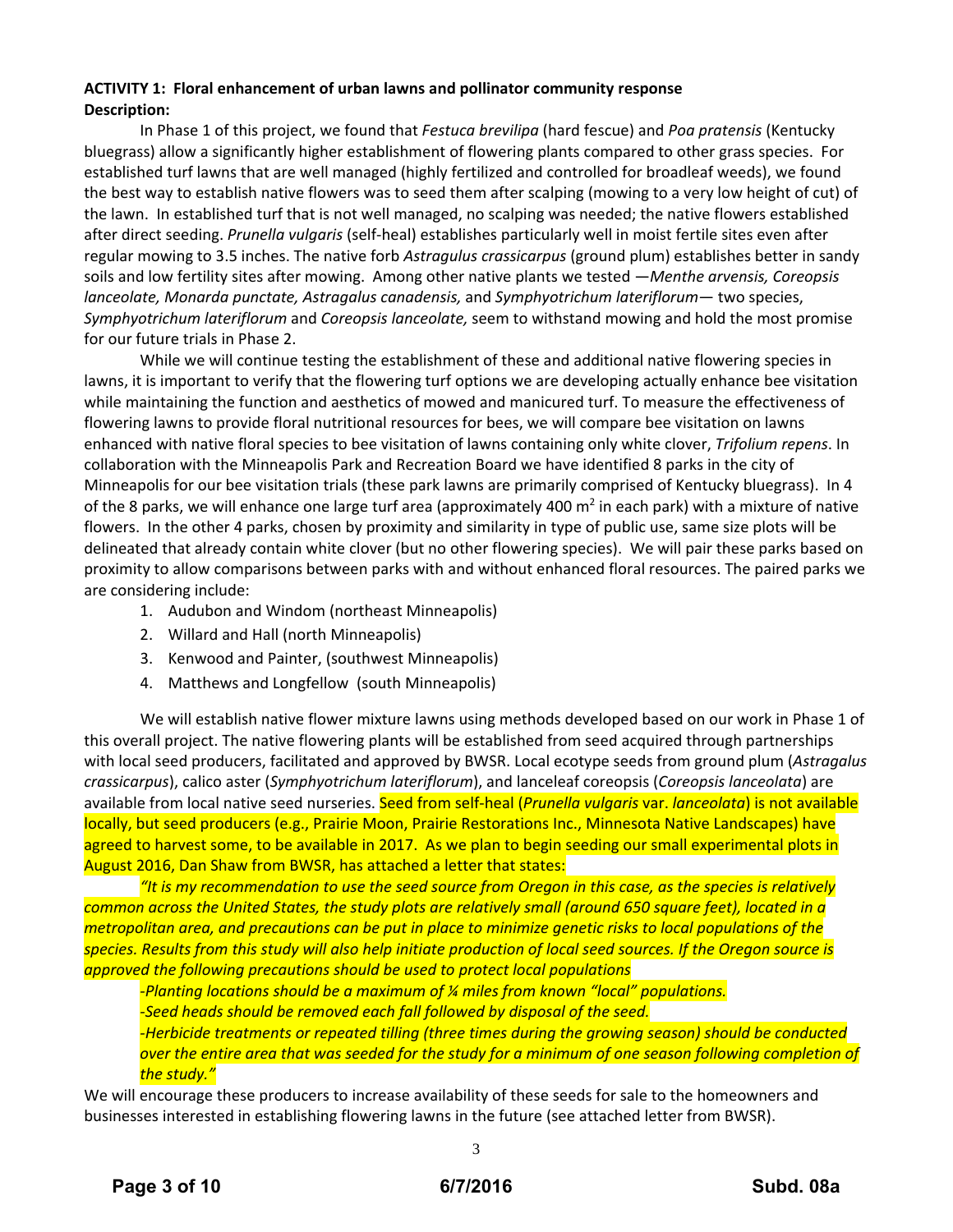In August 2016, existing lawn areas will be mowed to a short height of cut (0.75 inches). These areas will then be core‐aerified, after which seed of native flowering plants will be applied to the area using a drop spreader. Trial areas will then be irrigated as needed during establishment to ensure the development of a successful stand.

We will collect information on the abundance and richness of bees visiting both the enhanced and the unenhanced paired park lawns. Visitation will be quantified by collecting bees directly from blooms along specified transects through the plots. All non-honey bee specimens will be curated and databased in collaboration with Dr. Dan Cariveau and Dr. Ralph Holzenthal in the Entomology department at the University of Minnesota.

We will collect data on plant establishment in our plots throughout the season to better understand how flowering plants establish and recover after mowing in park lawns. We will document plant and floral abundance within one square meter quadrats every 5 meters along both sides of a 30‐meter transect in the enhanced parks. This data will inform how well our flowering plants have established, and will be correlated with bee visitations to enhanced plots compared to control plots to show that the enhanced plots do provide nutritional floral resources for bees.

#### **Summary Budget Information for Activity 1:**

| <b>ENRTF Budget:</b> | \$221,308                                          |
|----------------------|----------------------------------------------------|
| <b>Amount Spent:</b> | $\boldsymbol{\mathsf{S}}\,\boldsymbol{\mathsf{0}}$ |
| <b>Balance:</b>      | \$221,308                                          |

| <b>Outcome</b>                                                                   | <b>Completion Date</b> |
|----------------------------------------------------------------------------------|------------------------|
| 1. Plant native flowering plant species in lawns at four Minneapolis parks.      | November, 2016         |
| 2. Quantify number and diversity of bee pollinators on turf enhanced with native | November 2018          |
| flowers and compare to unenhanced park turf with common flowering weeds.         |                        |
| 3. Quantify floral abundance and rate of bloom after mowing                      | November, 2018         |

**Activity Status as of** October 2016**: Activity Status as of** April 2017: **Activity Status as of** October 2017: **Activity Status as of** April 2018: **Activity Status as of** October 2018: **Activity Status as of** April 2019: **Final Report Summary:**

#### **ACTIVITY 2: Showcase flowering lawns through demonstration plots, and evaluate landowner concerns and ideas about using flowering lawns.**

**Description:** In Activity 1, we will establish large areas of florally enhanced turf at four parks in Minneapolis that are accessible by the public. We will add signage to each location giving visitors information about the current research and our findings from Phase 1 of this project. This information will likely be accessed with a QR code or other location‐enabled technology. We will utilize these plots to learn about park users — their concerns and ideas about pollinators and florally enhanced lawns. Early interviews focus on what park users like about the parks, how they use them (particularly turf areas), and their knowledge about pollinators. Later interviews add the users' opinions about the flowering lawns. We will conduct these voluntary interviews of random park users with electronic tablet survey instruments. We will also invite stakeholders from Minnesota such as public land managers and maintenance personnel to visit the site for focus group interviews, so we can compare the unique challenges of implementation and management of these enhanced turf areas. All data from participants will be de-identified and we will carefully follow the protocols approved for these types of studies. This information will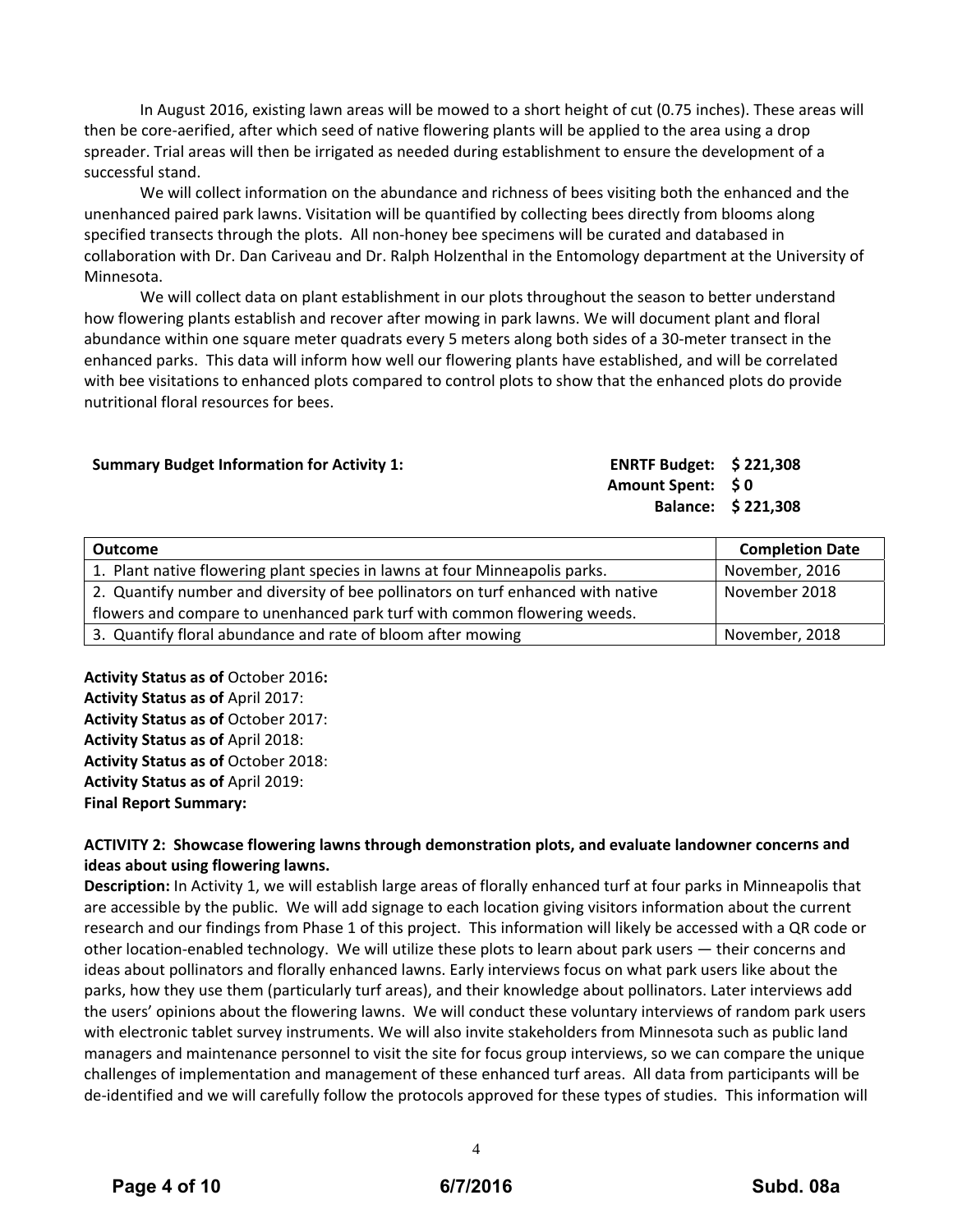be used to develop general and targeted outreach materials as well as management protocols for public land managers.

#### **Summary Budget Information for Activity 2: ENRTF Budget: \$ 165,692**

## **Amount Spent: \$ 0 Balance: \$ 165,692**

| <b>Outcome</b>                                                                           | <b>Completion Date</b> |
|------------------------------------------------------------------------------------------|------------------------|
| 1. Develop outreach content describing florally-enhanced lawns and how they can help     | <b>March 2017</b>      |
| pollinators                                                                              |                        |
| 2. Place signs with outreach information at research sites in four parks in Minneapolis, | <b>July 2017</b>       |
| and on Park Board website.                                                               |                        |
| 3. Quantify number of distinct concerns and intensity of the concern by demonstration    | September 2018         |
| site park visitors, potential adjacent private land owners, and public park land         |                        |
| managers.                                                                                |                        |
| 4. Develop presentations and suggestions for mitigation of these concerns that could     | June, 2019             |
| be used by park managers in Minnesota who want to increase their use of florally-        |                        |
| enhanced lawns in public parks, including improved educational materials, clear          |                        |
| signage, web & social media info easily accessed and utilized by park managers,          |                        |
| homeowners, and other stakeholders                                                       |                        |

**Activity Status as of** October 2016**: Activity Status as of** April 2017: **Activity Status as of** October 2017: **Activity Status as of** April 2018: **Activity Status as of** October 2018: **Activity Status as of** April 2019: **Final Report Summary:**

#### **V. DISSEMINATION:**

**Description:** At least two field days will be held at one of the enhanced parks, one each year in 2017 and 2018. These will be free and open to the public; we will advertise as appropriate to ensure good attendance. Researchers involved with this project will give talks and demonstrations on how to establish a flowering lawn and the benefits this type of lawn can provide. Throughout the project, we will post project updates and information to both the bee lab (beelab.umn.edu) and turfgrass science (turf.umn.edu) web sites. We will be in contact with appropriate state agencies, such as BWSR, about linking to project results on state agency websites. The Minneapolis Park and Recreation Board has close involvement with this project and will also post results and updates on their website. We will use social media to give updates on the project as well, specifically the Bee Lab and Bee Squad Facebook pages and the Bee Squad (@UmnBeeLab\_Squad) and Turfgrass Science (@urbanturfmn) Twitter feeds. Results will be presented during field days (Minnesota Turf and Grounds Field Day on the UMN St. Paul campus); professional trade meetings (Northern Green Expo in Minneapolis each January); and scientific professional meetings (for example: Entomological Society of America, Crop Science Society of America and Society of Natural Resources). Additionally, we often receive requests from other group (Master Gardeners, garden groups, etc.) to speak and have a history of taking advantage of those opportunities.

**Status as of** October 2016**: Status as of** April 2017: **Status as of** October 2017: **Status as of** April 2018: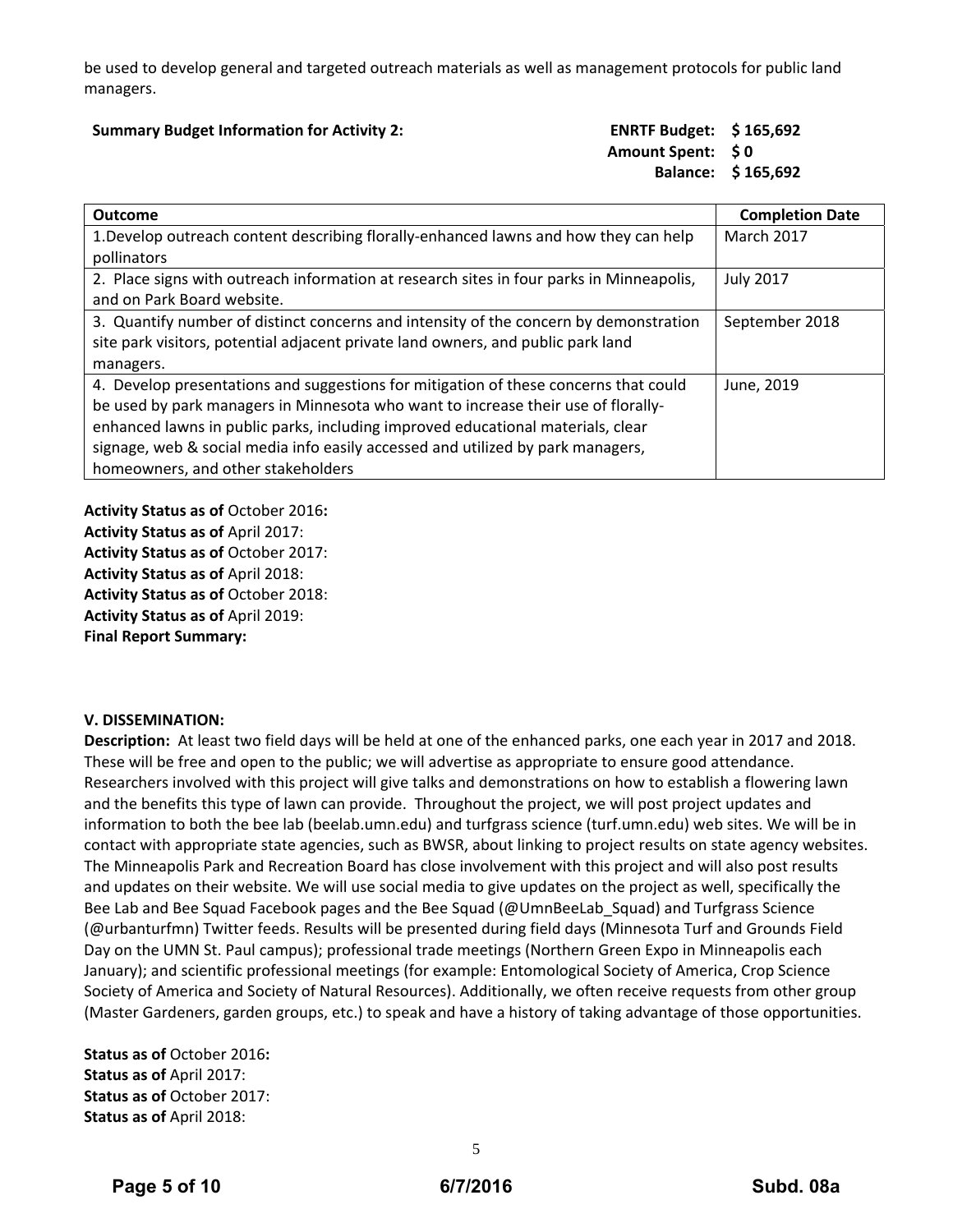#### **VI. PROJECT BUDGET SUMMARY:**

#### **A. ENRTF Budget Overview:**

| <b>Budget Category</b>        | \$ Amount | <b>Overview Explanation</b>                                                                      |
|-------------------------------|-----------|--------------------------------------------------------------------------------------------------|
| Personnel:                    | \$364,165 | 1 Project manager and 2 collaborator at 4.1%<br>FTE each year for 3 years (\$64,021); 2 graduate |
|                               |           | research assistants at 50% FTE each year for 3                                                   |
|                               |           | years (\$242,410); 1 research technician at 13%                                                  |
|                               |           | FTE each year for 3 years (\$32,532); 2                                                          |
|                               |           | undergraduate assistants at 3% and 1.5% FTE                                                      |
|                               |           | each summer for 3 years (\$25,222)                                                               |
| Equipment/Tools/Supplies:     | \$2,400   | Supplies for demo sites (seed, fertilizer for                                                    |
|                               |           | establishment, biodegradable germination                                                         |
|                               |           | blankets, etc.) Estimated \$800/year (\$2,400)                                                   |
| Printing:                     | \$4,000   | Educational and Outreach Materials: e.g., signs,                                                 |
|                               |           | brochures, handouts, pubs, press releases, fact                                                  |
|                               |           | sheets, estimated \$1,300/ year for 3 years                                                      |
|                               |           | (54,000)                                                                                         |
| Travel Expenses in MN:        | \$9,000   | Vehicle expenses (leasing from UMN, gas,                                                         |
|                               |           | mileage) to visit Mpls Park research plots during                                                |
|                               |           | summer months; estimated \$3000/ year for 3                                                      |
|                               |           | years (\$9,000)                                                                                  |
| Other:                        | \$7,500   | Survey research estimated \$500/year;                                                            |
|                               |           | mailings, data analysis, info materials, website                                                 |
|                               |           | work and additions; specific event expenses                                                      |
|                               |           | (tent rental, refreshments) estimated at \$2,305/                                                |
|                               |           | year for 3 years $(57, 415)$                                                                     |
| TOTAL ENRTF BUDGET: \$387,000 |           |                                                                                                  |

#### **Number of Full‐time Equivalents (FTE) Directly Funded with this ENRTF Appropriation: 3.89**

#### **B. Other Funds: NA**

#### **VII. PROJECT STRATEGY:**

#### **A. Project Partners:**

Project partners not receiving funds:

- Minneapolis Park and Recreation Board, providing assistance in locating Minneapolis parks for Activity 1, and in survey work for Activity 2
- Board of Water and Soil Resources, assistance with sourcing of local seeds for flowering lawns (see letter from Dan Shaw, BWSR).

Project partners receiving funds:

 Dr. Eric Watkins, Associate Professor, Horticultural Science, University of Minnesota, will co‐advise the graduate student for Activity 1 and assist in project design and implementation.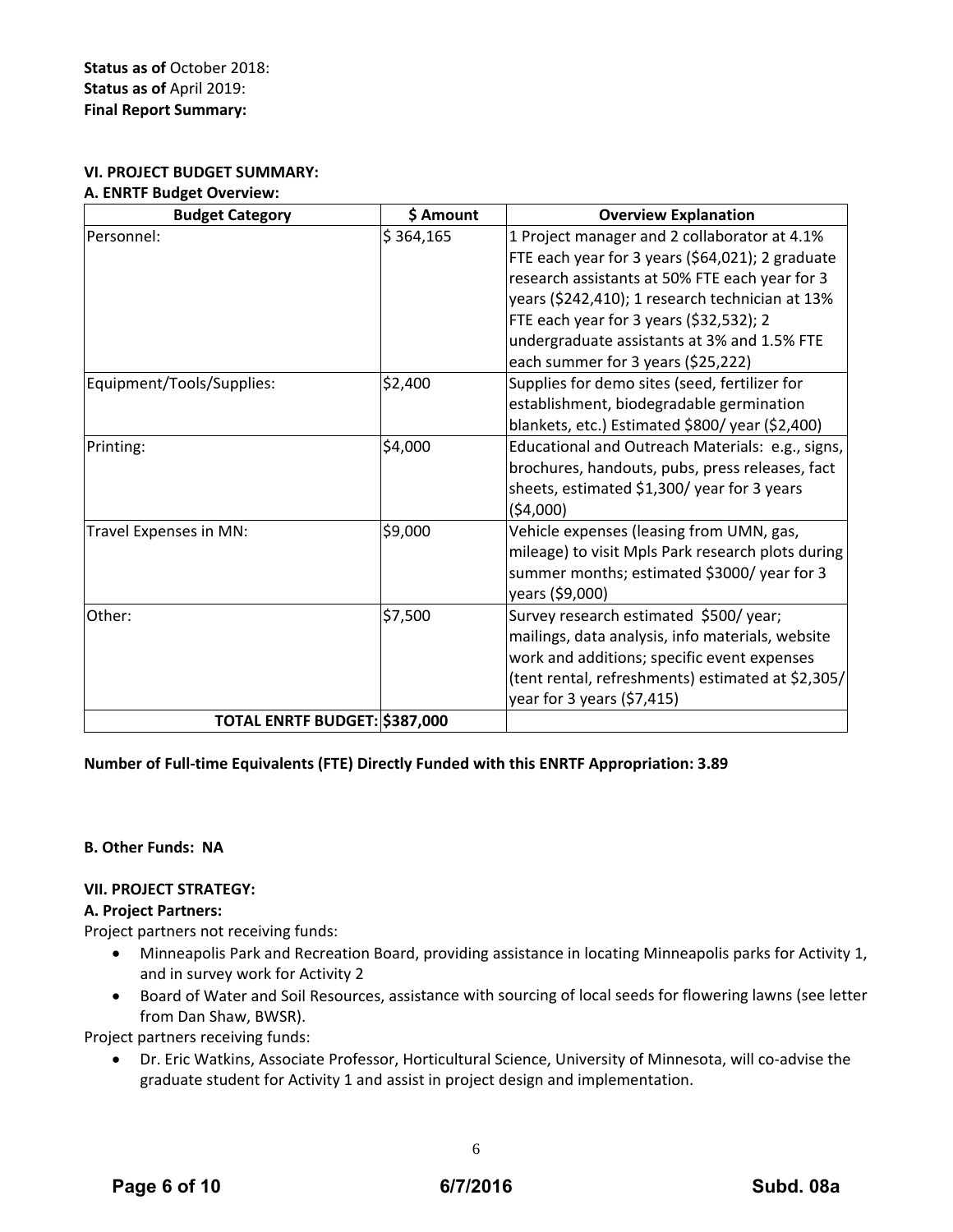Dr. Kristen Nelson Professor in Forest Resources, and in Fisheries, Wildlife, and Conservation Biology, University of Minnesota, is natural resource sociologist who will advise a second graduate student in Objectives 3 and 4 of Activity 2, and assist with project design and implementation.

**B. Project Impact and Long‐term Strategy:** Minnesota is leading the nation in legislative initiatives to help pollinators, and as a result, public awareness about the plight of pollinators is at an all time high. The addition of native flowers into turf will provide nutritional resources for pollinators, and will reduce intensive inputs of water, fertilizers and pesticides. Flowering lawns could provide a natural buffer to water resources in areas where low-growing, more manicured looking lawns are preferred. Flowering lawns would beautify Minnesota, protect our natural resources, and help achieve important state and federal pollinator protection initiatives.

As we are working with native seed growers and the Board of Water and Soil Resources (BWSR) to develop local seed sources for this plant, this project will increase availability of seed for use by the homeowners and businesses that want to plant flowering lawns. Our combined extension and outreach experience will ensure that we continue to disseminate information about the benefits of flowering lawns and how best to incorporate them to protect and enhance our natural resources.

#### **C. Funding History:**

| <b>Funding Source and Use of Funds</b>                   | <b>Funding Timeframe</b>                 | <b>S</b> Amount |
|----------------------------------------------------------|------------------------------------------|-----------------|
| ENRTF Bee Pollinator Habitat Enhancement M.L. 2013, Chp. | July 1, 2013 – June 30, 2016   \$200,000 |                 |
| 52, Sec. 2, Subd. 04h                                    |                                          |                 |

#### **IX. VISUAL COMPONENT or MAP(S):** attached

#### **XI. REPORTING REQUIREMENTS:**

Periodic work plan status update reports will be submitted no later than October 2016, April 2017, October 2017, April 2018, October 2018 and April 2019. A final report and associated products will be submitted **between June 30 and August 15, 2019.**

7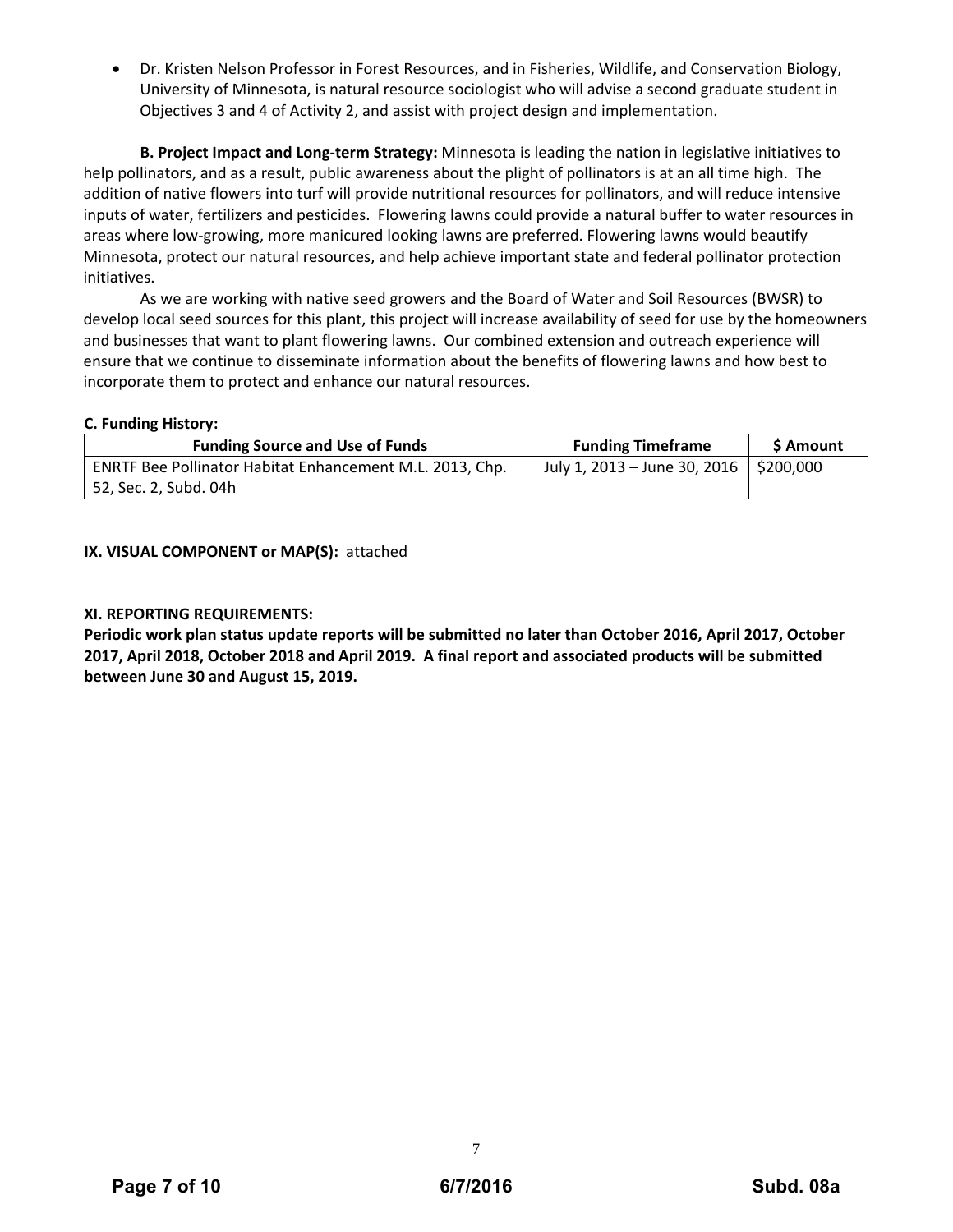## **Environment and Natural Resources Trust FundM.L. 2016 Project Budget**

**Project Title:** Bee Pollinator Habitat Enhancement – Phase II

**Legal Citation:** M.L. 2016, Chp. 186, Sec. 2, Subd. 08a

**Project Manager:** Marla Spivak

**Organization:** University of Minnesota

**M.L. 2016 ENRTF Appropriation: \$**387,000

**Project Length and Completion Date:** 3 Years, June 30, 2019

**Date of Report:** May 29, 2016

| <b>ENVIRONMENT AND NATURAL RESOURCES TRUST</b>                                                                      | <b>Activity 1</b> |                                                                    | <b>Activity 1</b> | <b>Activity 2</b>                |                                          | <b>Activity 2</b> | <b>TOTAL</b>  | <b>TOTAL</b>   |
|---------------------------------------------------------------------------------------------------------------------|-------------------|--------------------------------------------------------------------|-------------------|----------------------------------|------------------------------------------|-------------------|---------------|----------------|
| <b>FUND BUDGET</b>                                                                                                  | <b>Budget</b>     | <b>Amount Spent</b>                                                | <b>Balance</b>    | <b>Budget</b>                    | <b>Amount Spent</b>                      | <b>Balance</b>    | <b>BUDGET</b> | <b>BALANCE</b> |
| <b>BUDGET ITEM</b>                                                                                                  |                   | Floral enhancement of urban lawns and                              |                   | Showcase flowering lawns through |                                          |                   |               |                |
|                                                                                                                     |                   | demonstration plots, and evaluate<br>pollinator community response |                   |                                  |                                          |                   |               |                |
|                                                                                                                     |                   |                                                                    |                   |                                  | landowner concerns and ideas about using |                   |               |                |
| <b>Personnel (Wages and Benefits)</b>                                                                               | \$209,908         | \$0                                                                | \$209,908         | \$154,277                        | \$0                                      | \$154,277         | \$364,185     | \$364,185      |
| Partial summer salary (0.5 month, 66% salary, 34% fringe<br>benefits, 4.1% FTE each person, each year for 3 years): |                   |                                                                    |                   |                                  |                                          |                   |               |                |
| Project Manager Marla Spivak (total 3 yrs \$29,917), and                                                            |                   |                                                                    |                   |                                  |                                          |                   |               |                |
| collaborators E. Watkins (3 yrs = \$15,574) and K. Nelson (3                                                        |                   |                                                                    |                   |                                  |                                          |                   |               |                |
| $yrs = $18,530$ . Total = \$64,021                                                                                  |                   |                                                                    |                   |                                  |                                          |                   |               |                |
| Graduate Research Assistants, 1 Masters (total 3 yrs =                                                              |                   |                                                                    |                   |                                  |                                          |                   |               |                |
| $\mid $137,264$ , 1 PhD (total 3 yrs = \$105,147). 51% salary + 49%                                                 |                   |                                                                    |                   |                                  |                                          |                   |               |                |
| fringe benefits and tuition, except for PhD student on                                                              |                   |                                                                    |                   |                                  |                                          |                   |               |                |
| advanced GRA, reduced fringes). 50% FTE each student,                                                               |                   |                                                                    |                   |                                  |                                          |                   |               |                |
| each year Total = $$242,410$                                                                                        |                   |                                                                    |                   |                                  |                                          |                   |               |                |
| Research Technician, Andrew Hollman (79% salary, 21%<br>fringe benefits) 13% FTE each year for 3 years. Total =     |                   |                                                                    |                   |                                  |                                          |                   |               |                |
| \$32,532                                                                                                            |                   |                                                                    |                   |                                  |                                          |                   |               |                |
| UndergraduateField Assistants, 100% salary for two                                                                  |                   |                                                                    |                   |                                  |                                          |                   |               |                |
| students, 3% FTE each year for 3 years for first student. 1.5                                                       |                   |                                                                    |                   |                                  |                                          |                   |               |                |
| FTE/ year for 3 years for second student .\$12,611 each                                                             |                   |                                                                    |                   |                                  |                                          |                   |               |                |
| student for 3 yrs; Total = $$25,222$                                                                                |                   |                                                                    |                   |                                  |                                          |                   |               |                |
| Equipment/Tools/Supplies                                                                                            |                   |                                                                    |                   |                                  |                                          |                   |               |                |
| Supplies for demo sites (seed, fertilizer for establishment,                                                        | \$2,400           | \$0                                                                | \$2,400           |                                  |                                          |                   |               | \$2,400        |
| biodegradable germination blankets, etc.) Estimated \$800/<br>year for 3 years                                      |                   |                                                                    |                   |                                  |                                          |                   |               |                |

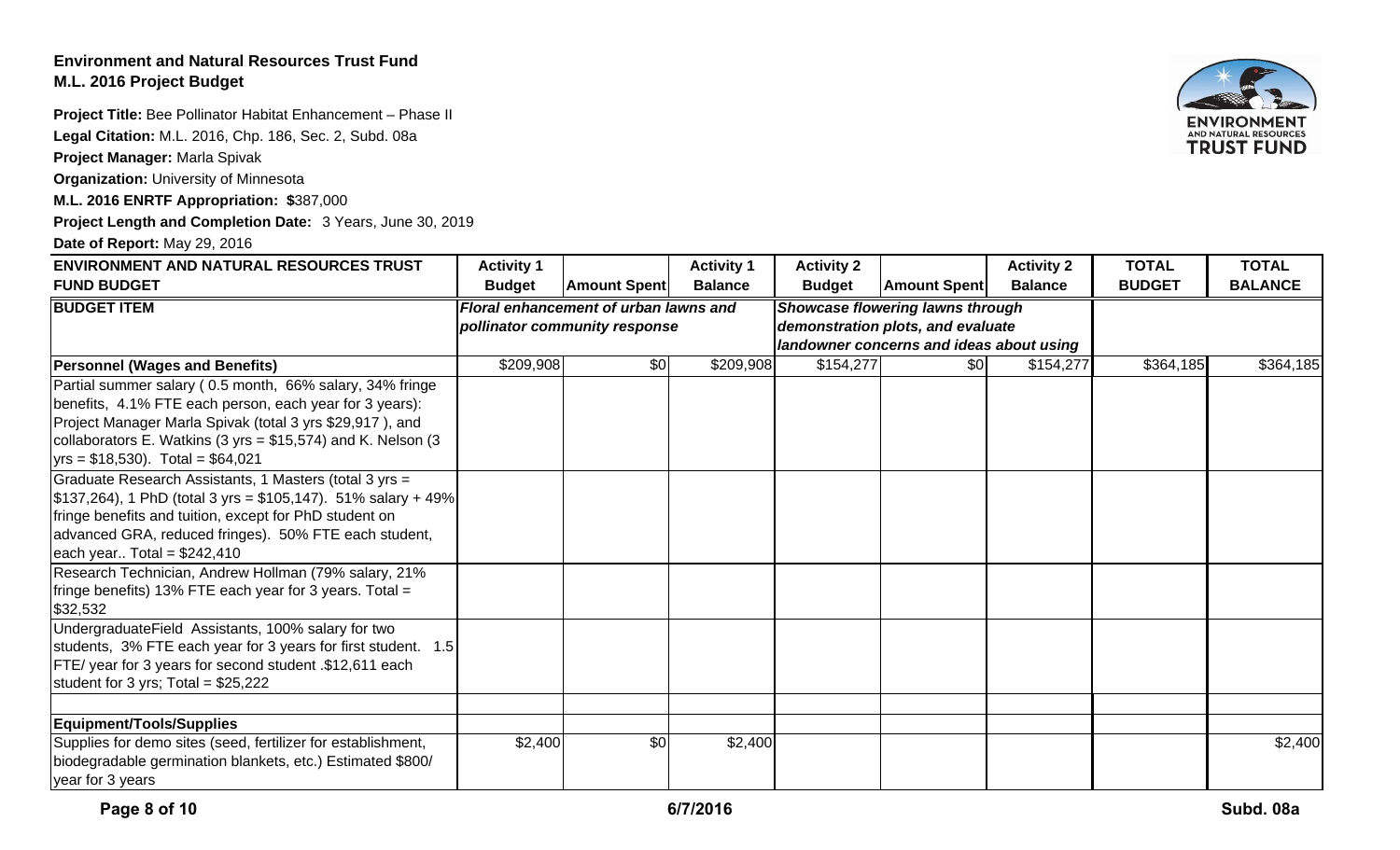| Printing                                                       |           |     |           |           |     |           |           |           |
|----------------------------------------------------------------|-----------|-----|-----------|-----------|-----|-----------|-----------|-----------|
| Educational and Outrach Materials: e.g., signs, brochures,     |           |     |           | \$4,000   |     | \$4,000   |           | \$4,000   |
| handouts, pubs, press releases, fact sheets, estimated         |           |     |           |           |     |           |           |           |
| $\frac{1}{3}$ , 333/ year for 3 years                          |           |     |           |           |     |           |           |           |
| <b>Travel expenses in Minnesota</b>                            |           |     |           |           |     |           |           |           |
| Vehicle expenses (leasing from UMN, gas, mileage) to visit     | \$9,000   | \$0 | \$9,000   |           |     |           |           | \$9,000   |
| Mpls Park research plots during summer months; estimated       |           |     |           |           |     |           |           |           |
| \$3000/ year for 3 years                                       |           |     |           |           |     |           |           |           |
| <b>Other</b>                                                   |           |     |           |           |     |           |           |           |
| Survey research estimated \$500/ year; mailings, data          |           |     |           | \$7,415   | \$0 | \$7,415   |           | \$7,415   |
| analysis, info materials, website work and additions; specific |           |     |           |           |     |           |           |           |
| event expenses (tent rental, refreshments) estimated at        |           |     |           |           |     |           |           |           |
| $$2,305/$ year for 3 years                                     |           |     |           |           |     |           |           |           |
|                                                                |           |     |           |           |     |           |           |           |
| <b>COLUMN TOTAL</b>                                            | \$221,308 |     | \$221,308 | \$165,692 |     | \$165,692 | \$387,000 | \$387,000 |